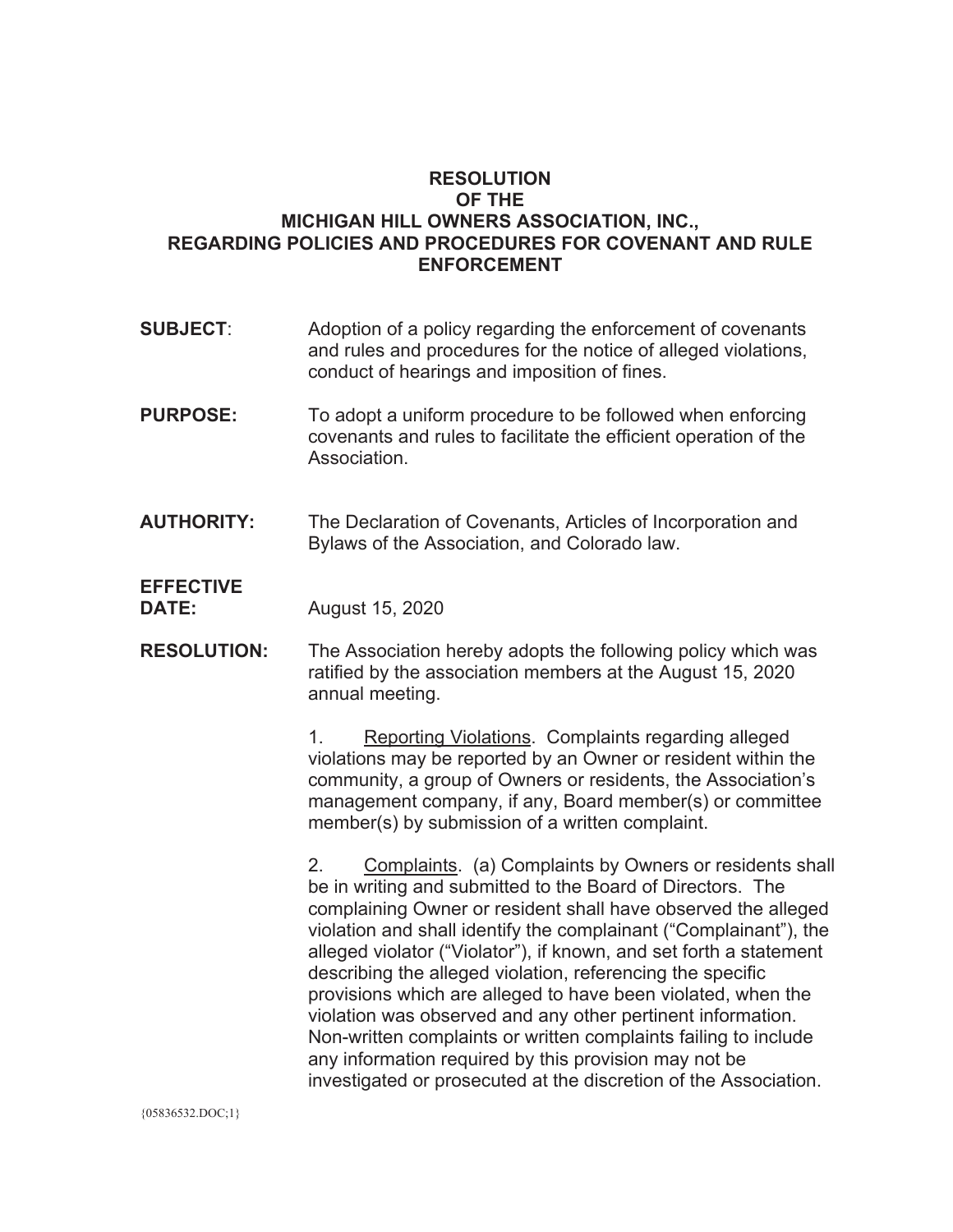(b) Complaints by a member of the Board of Directors, a committee member, or the manager, if any, may be made in writing or by any other means deemed appropriate by the Board if such violation was observed by the Director or Manager.

3. Investigation. Upon receipt of a complaint by the Association, if additional information is needed, the complaint may be returned to the Complainant or may be investigated further by a Board designated individual or committee. The Board shall have sole discretion in appointing an individual or committee to investigate the matter.

4. Initial Warning Letter. If the violation is a continuous violation, meaning one that continues and is uninterrupted by time, the letter shall advise the Violator that he or she will have 14 days from the date of receipt of the letter to come into compliance without further sanction. For purposes of this policy, an owner is deemed to have receipt of the letter 5 days after such letter is placed in the US Mail. If the violation is not a continuing one, meaning the violation is a one-time discrete violation, such as noise violations, the letter shall contain a statement advising the Violator that any additional similar violations could result in the imposition of a fine after notice and hearing. All notices sent pursuant to this Policy shall be sent by U.S. mail and a copy by certified U.S. mail with a return receipt.

5. Continued Violation After Initial Warning Letter. If the alleged Violator does not come into compliance within 45 days of the warning letter or any subsequent letter, if the violation is a continuous one, such continued violation will be considered a subsequent violation. The Board may, upon review of the specific situation, determine if the violation can be reasonably cured within the 14 days. If the Board determines the violation cannot be reasonably cured within the 14 day period, may extend the cure period up to 90 additional days. In such a case, or if the alleged Violator subsequently violates a covenant or rule previously violated and for which the alleged Violator has received a prior violation letter, a fine letter shall then be sent to the alleged Violator, providing notice and an opportunity for a hearing, and explaining a fine may be imposed pursuant to this Policy. The letter shall further state that the alleged Violator is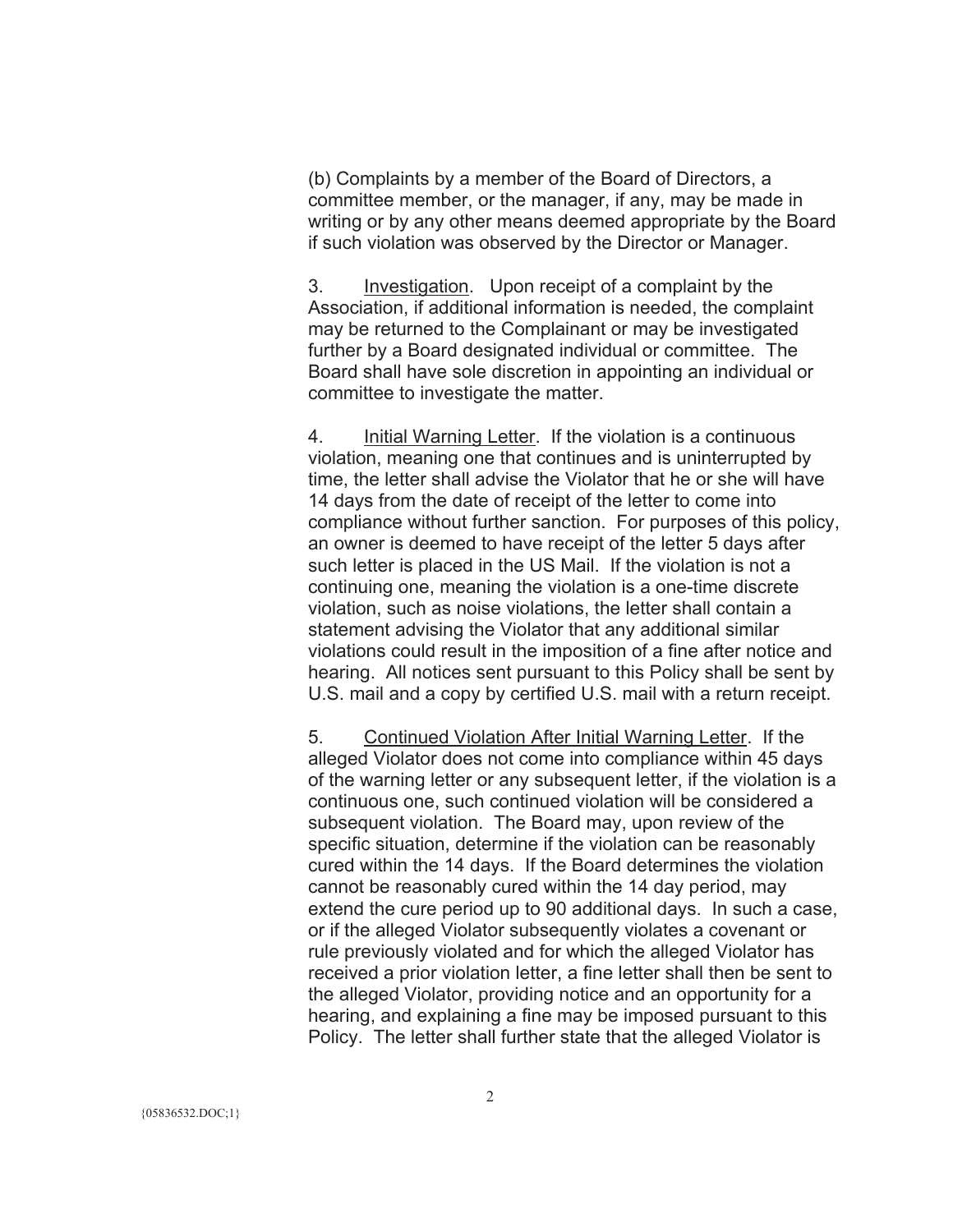entitled to a hearing on the merits if the owner requests a hearing.

6. Notice of Hearing. If a hearing is requested by the alleged Violator, the Board, committee or other person conducting such hearing as may be determined in the sole discretion of the Board, may serve a written notice of the hearing to all parties involved at least 14 days prior to the hearing date.

7. Impartial Decision Maker. Pursuant to Colorado law, the alleged Violator has the right to be heard before an "Impartial Decision Maker". An Impartial Decision Maker is defined under Colorado law as "a person or group of persons who have the authority to make a decision regarding the enforcement of the association's covenants, conditions, and restrictions, including architectural requirements, and other rules and regulations of the association and do not have any direct personal or financial interest in the outcome. A decision maker shall not be deemed to have a direct personal or financial interest in the outcome if the decision maker will not, as a result of the outcome, receive any greater benefit or detriment than will the general membership of the association." Unless otherwise disqualified pursuant to the definition of Impartial Decision Maker, the Board may appoint to act as the Impartial Decision Maker the entire Board, specified members of the Board, any other individual or group of individuals.

8. Hearing. At the beginning of each hearing, the presiding officer, shall introduce the case by describing the alleged violation and the procedure to be followed during the hearing. Each party or designated representative, may, but is not required to, make an opening statement, present evidence and testimony, present witnesses, and make a closing statement. The presiding officer may also impose such other rules of conduct as may be appropriate under the given circumstances. Neither the Complainant nor the alleged Violator are required to be in attendance at the hearing. The Impartial Decision Maker shall base its decision solely on the matters set forth in the Complaint, results of the investigation and such other credible evidence as may be presented at the hearing. Unless otherwise determined by the Board, all hearings shall be open to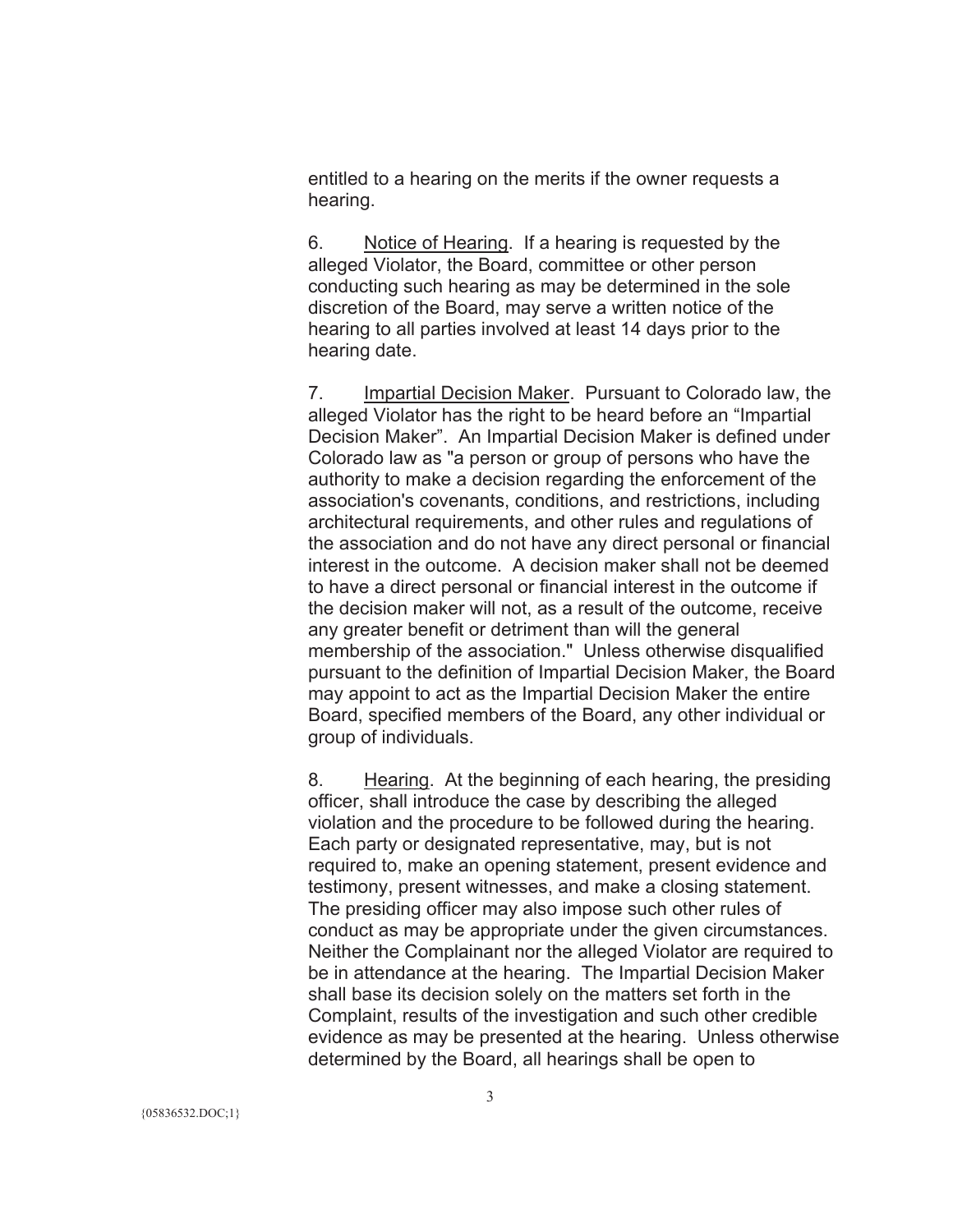attendance by all Owners. After all testimony and other evidence has been presented at a hearing, the Impartial Decision Maker shall, within a reasonable time, not to exceed 10 days, render its written findings and decision, and impose a fine, if applicable. Failure to strictly follow the hearing procedures set forth above shall not constitute grounds for appeal of the hearing committee's decision absent a showing of denial of due process.

9. Failure to Timely Request Hearing. If the alleged Violator fails to request a hearing within 14 days of any letter, or fails to appear at any hearing, the Impartial Decision Maker may make a decision with respect to the alleged violation based on the Complaint, results of the investigation, and any other available information without the necessity of holding a formal hearing. If a violation is found to exist, the alleged Violator may be assessed a fine pursuant to these policies and procedures.

10. Notification of Decision. The decision of the Impartial Decision Maker shall be in writing and provided to the Violator and Complainant within 30 days of the hearing, or if no hearing is requested, within 30 days of the final decision.

11. Appeals. The Violator may file a written appeal to the Board of Directors (if the Board does not act as the Impartial Decision Maker) of any adverse decision of the hearing committee or individual within 14 days of the decision.

12. Fine Schedule. The following fine schedule has been adopted for all recurring covenant violations:

First violation Warning letter

Second violation (of same covenant or rule) \$500.00

Third and subsequent violations (of same covenant or rule) \$500.00

Third and subsequent covenant violations may be turned over to the Association's attorney to take appropriate legal action.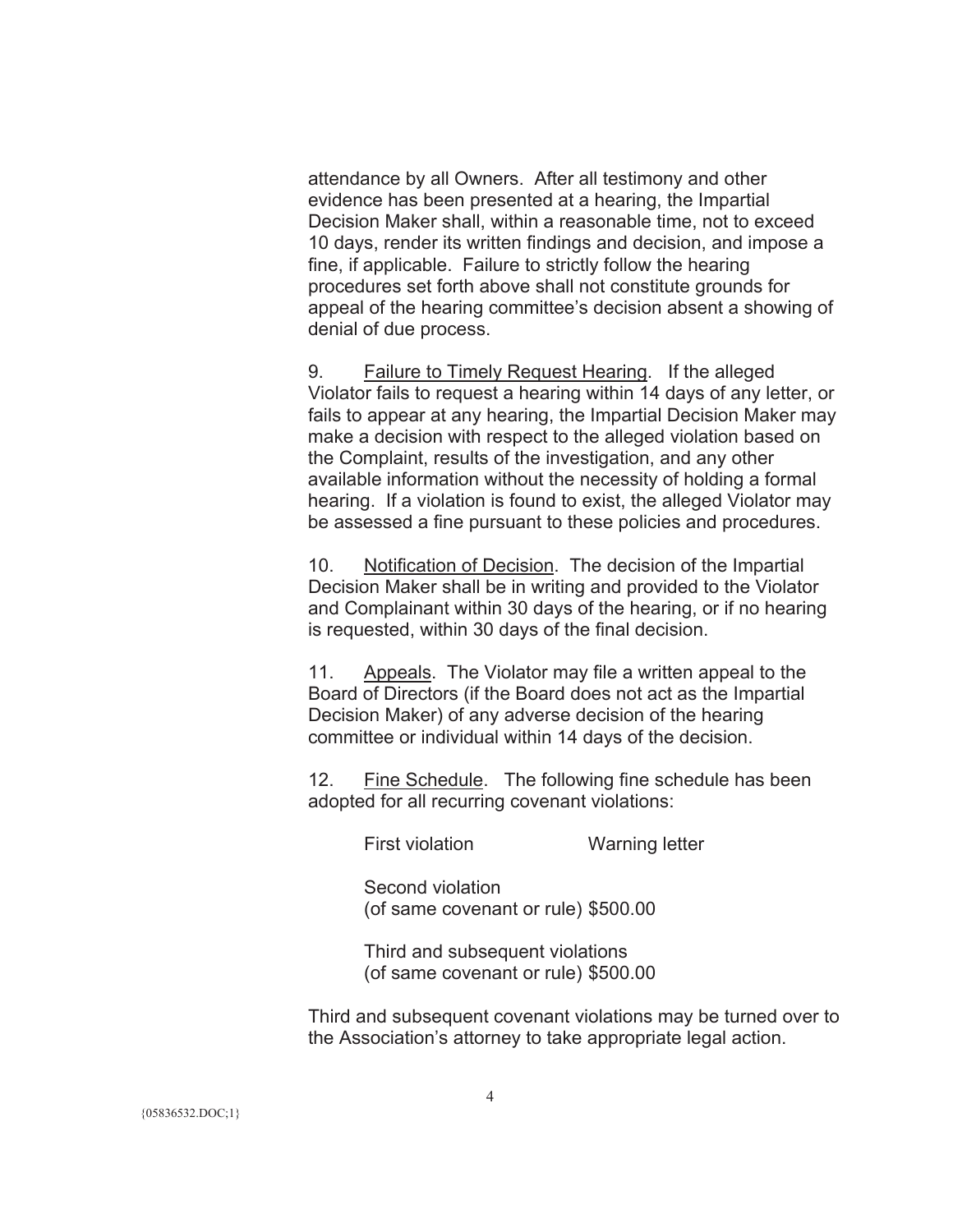13. Continuous Violations. Continuous violations are defined as violations of Owner obligations that are uninterrupted by time. *For example: the failure to remove an unapproved exterior improvement or the continuous parking in a fire lane.* If an Owner is determined as having a continuous violation, in accordance with the terms of this Policy, such Owner may be subject to a monthly fine of \$100.00 each per month per covenant if not corrected, following a notice and opportunity for a hearing as set forth above.

14. Waiver of Fines. The Board may waive all, or any portion, of the fines if, in its sole discretion, such waiver is appropriate under the circumstances. Additionally, the Board may condition waiver of the entire fine, or any portion thereof, upon the Violator coming into and staying in compliance with the Articles of Incorporation, Declaration of Covenants, Bylaws or Rules.

15. Other Enforcement Means. This fine schedule and enforcement process is adopted in addition to all other enforcement means which are available to the Association through its Declaration of Covenants, Bylaws, Articles of Incorporation and Colorado law. The use of this process does not preclude the Association from using any other enforcement means.

16. Definitions. Unless otherwise defined in this Resolution, words initially capitalized or terms defined in the Declaration of Covenants shall have the same meaning herein.

17. Supplement to Law. The provisions of this Resolution shall be in addition to and in supplement of the terms and provisions of the Declaration of Covenants and the law of the State of Colorado governing the Project.

18. Deviations. In the event of emergencies or in the event the Board of Directors, in good faith, fails to fully comply with the above policy, such action taken will not invalidate the policy.

19. Amendment. This policy may be amended from time to time by the Board of Directors.